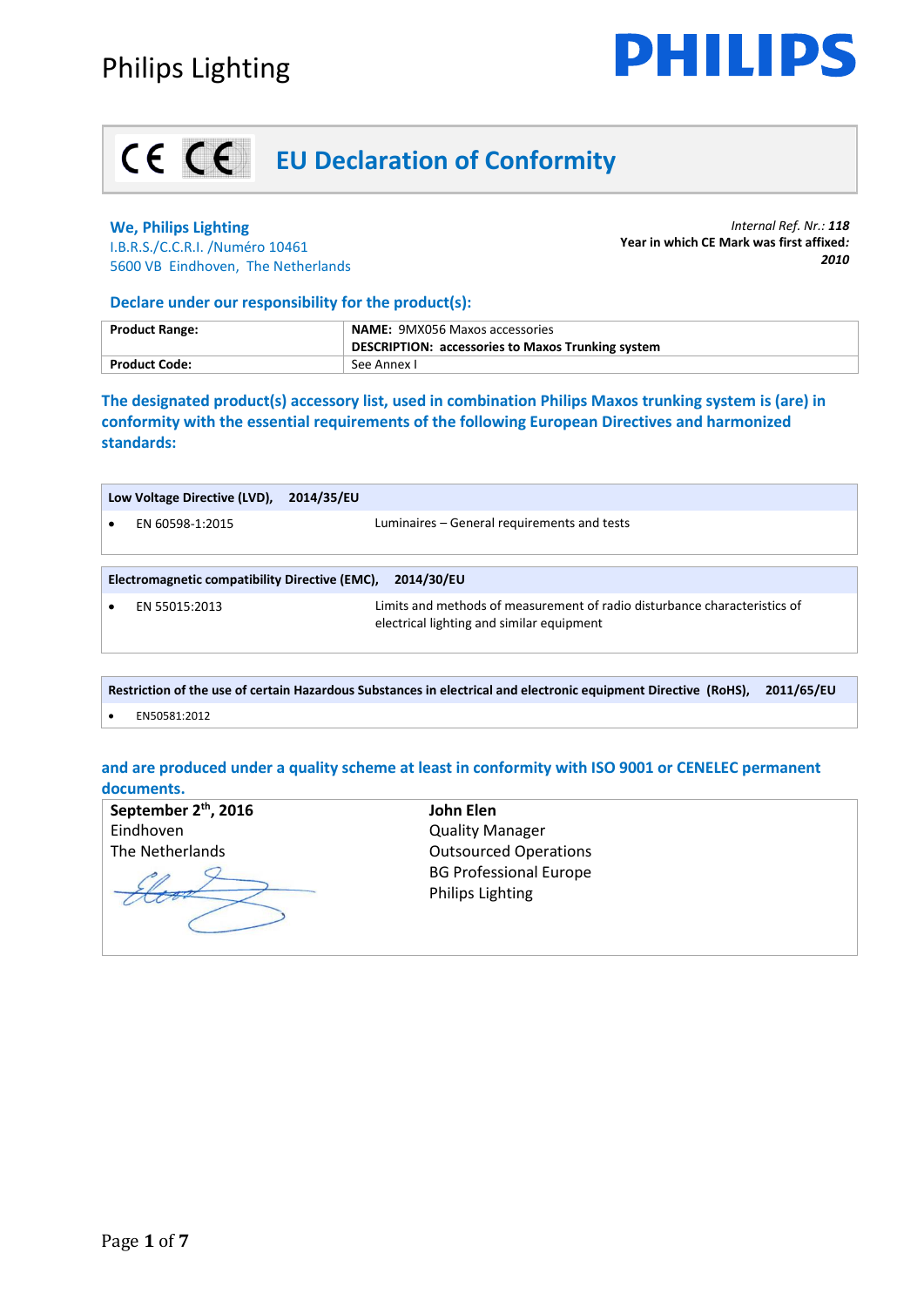

### Philips Lighting

# **EU Declaration of Conformity Annex I**

### **We, Philips Lighting**

I.B.R.S./C.C.R.I. /Numéro 10461 5600 VB Eindhoven, The Netherlands **Declare under our responsibility for the product(s):** Product range: 9MX056

| <b>Product code</b> | <b>Designation code</b>               |
|---------------------|---------------------------------------|
|                     |                                       |
| 9106 800 17126      | 9MX056 MB-SW L3000 SI                 |
| 9106 830 02126      | 9MX056 EP SI SET                      |
| 9106 050 16526      | 9MX056 HALTERUNG STRAHLER SB          |
| 9106 830 00626      | 9MX056 EP-F/TLD SI                    |
| 9106 830 08926      | 9MX056 BC58 SI                        |
| 9106 800 17226      | 9MX056 MB-SW SI                       |
| 9106 800 17026      | 9MX056 MB-SW-L1250 SI                 |
| 9106 800 10926      | 9MX056 SW2                            |
| 9106 830 06626      | 9MX056 EP2-T SI (2PCS)                |
| 9106 800 07226      | 9MX056 MB-SW WH                       |
| 9106 830 70421      | 9MX056 SEIL L3000                     |
| 9106 744 19621      | 9MX056 LT-KONTAKT 5-POLIG             |
| 9106 745 53421      | 9MX056 EA7                            |
| 9106 730 35221      | 9MX056 FASSUNG 2R IP20                |
| 9106 730 35621      | 9MX056 1R-FASSUNG IP64 MAXOS          |
| 9106 730 35721      | 9MX056 2R-FASSUNG IP64 MAXOS          |
| 9106 050 20126      | 9MX056 BLIND-LT 58W                   |
| 9106 050 20726      | 9MX056 ECC                            |
| 9106 050 15026      | 9MX056 258 SP HG T ASYM 1-R           |
| 9106 050 18526      | 9MX056 CP-L WH                        |
| 9106 050 19226      | 9MX056 EC7                            |
| 9106 830 09126      | 9MX056 2EP 2EC7 SI                    |
| 9106 940 01026      | 9MX056 SPIEGEL TRAP. 136/236 BS HG WS |
| 9106 940 07226      | 9MX056 SPIEGEL TRAP. 258 TS HG        |
| 9106 940 12226      | 9MX056 SPIEGEL FAC. 158 TS HG         |
| 9106 800 05026      | 9MX056 MB WH 64                       |
| 9106 800 06026      | 9MX056 MB WH                          |
| 9106 800 06126      | 9MX056 MB-PS WH                       |
| 9106 800 06626      | 9MX056 MB-ST-L1250 WH                 |
| 9106 800 07126      | 9MX056 MB-SW-L3000 WH                 |
| 9106 800 16026      | 9MX056 MB SI                          |
| 9106 800 16626      | 9MX056 MB-ST-L1250 SI                 |
| 9106 800 17926      | 9MX056 SWF SET                        |
| 9106 800 19026      | 9MX056 PB SI                          |
| 9106 810 00226      | 9MX056 ELU-E14-V WH                   |
| 9106 810 01026      | 9MX056 ELU-E27-V WH                   |
| 9106 810 01126      | 9MX056 ELU-E27-V SI                   |
| 9106 810 03526      | 9MX056 CPI                            |
| 9106 810 09026      | 9MX056 ZAK 7-POL.                     |
| 9106 830 00026      | 9MX056 STWZ F 1R WS                   |
| 9106 830 00526      | 9MX056 EP-F/TLD WH                    |
| 9106 830 02326      | 9MX056 EP IP64 SI SET                 |
| 9106 830 02826      | 9MX056 BC36 IP64 WH                   |
| 9106 830 02926      | 9MX056 BC58 IP64 WH                   |
| 9106 830 04026      | 9MX056 GK IP64                        |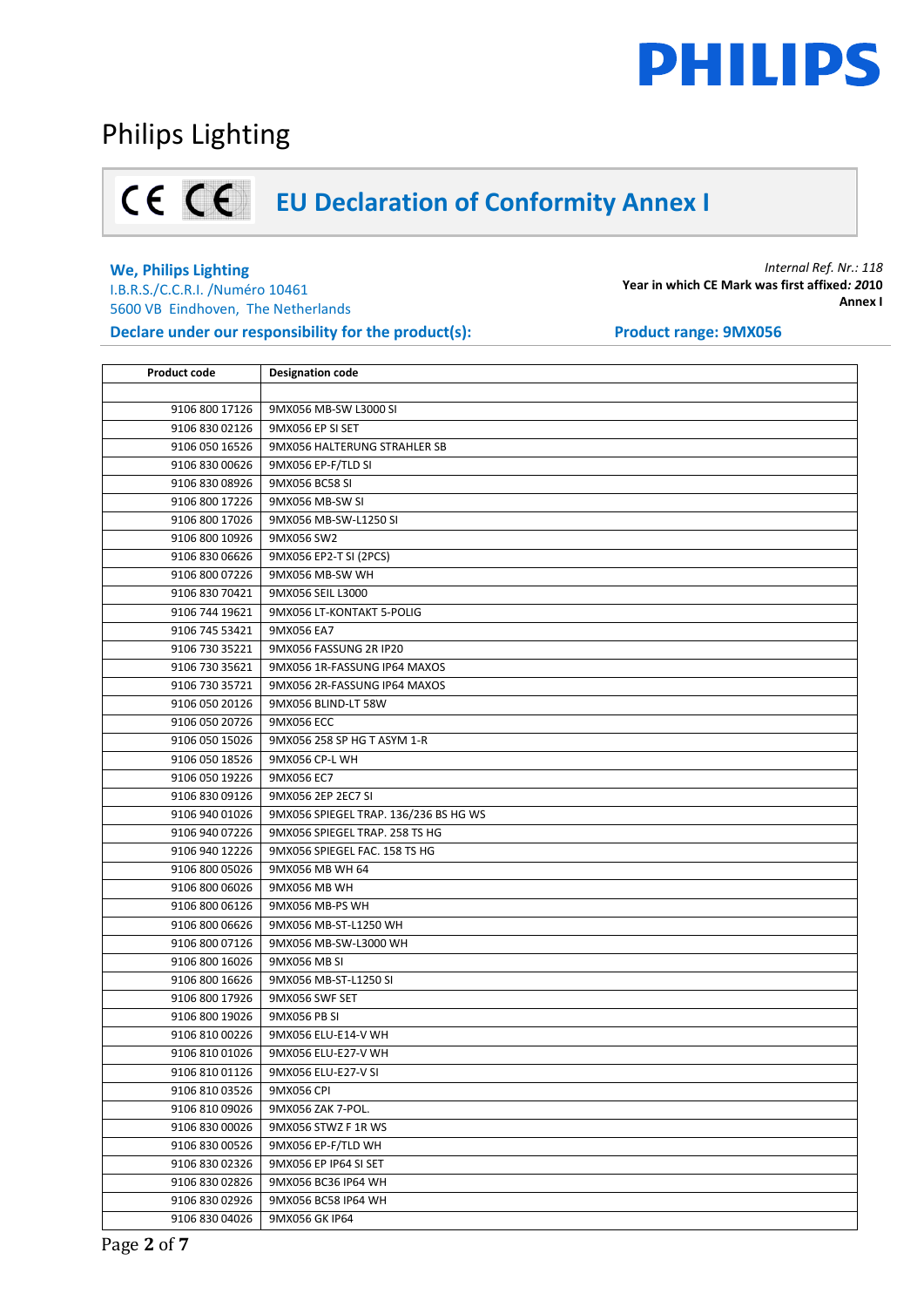## Philips Lighting

# **EU Declaration of Conformity Annex I**

### **We, Philips Lighting**

I.B.R.S./C.C.R.I. /Numéro 10461 5600 VB Eindhoven, The Netherlands

**Declare under our responsibility for the product(s): Product range: 9MX056** 

| 9106 830 04426 | 9MX056 GLAS+RAST. 1/258 IP54 NEU      |
|----------------|---------------------------------------|
| 9106 830 04726 | 9MX056 GLAS O.RA 1/258 IP54 NEU       |
| 9106 830 05026 | 9MX056 STWZ T 1R WS                   |
| 9106 830 05526 | 9MX056 EP1-T WH (2PCS)                |
| 9106 830 05626 | 9MX056 EP1-T SI (2PCS)                |
| 9106 830 06026 | 9MX056 STWZ T 2R WS                   |
| 9106 830 07326 | 9MX056 BC-L300 WH                     |
| 9106 830 07526 | 9MX056 BC-L850 WH                     |
| 9106 830 07626 | 9MX056 BC-L950 WH                     |
| 9106 830 07726 | 9MX056 BC-L1110 WH                    |
| 9106 830 08326 | 9MX056 BC-L300 SI                     |
| 9106 830 08426 | 9MX056 BC L600 SI                     |
| 9106 830 08526 | 9MX056 BC-L850 SI                     |
| 9106 830 08626 | 9MX056 BC-L950 SI                     |
| 9106 830 08726 | 9MX056 BC-L1110 SI                    |
| 9106 830 09026 | 9MX056 2EP 2EC7 WH                    |
| 9106 830 10026 | 9MX056 LTR-G13 IP64 (2PCS)            |
| 9106 840 14221 | 9MX056 EP/TL5 SI                      |
| 9106 840 15121 | 9MX056 EP-F WH                        |
| 9106 840 15221 | 9MX056 EP-F SI                        |
| 9106 800 09026 | 9MX056 PB WH                          |
| 9106 840 14121 | 9MX056 EP/TL5 WH                      |
| 9106 744 19521 | 9MX056 LT-KONTAKT 3-POLIG             |
| 9106 730 35121 | 9MX056 FASSUNG 1R IP20                |
| 9106 800 07426 | 9MX056 CB WH                          |
| 9106 800 17426 | 9MX056 CB SI                          |
| 9106 810 08026 | 9MX056 SD WH                          |
| 9106 810 08326 | 9MX056 CP-SD SI                       |
| 9106 800 09126 | 9MX056 CADDY F.UNI-T-PROFIL WS        |
| 9106 062 93921 | 9MX056 EC7 (10PCS)                    |
| 9106 830 02426 | 9MX056 BC L600 IP64 WH                |
| 9106 050 30126 | 9MX056 CP-T WH                        |
| 9106 840 16121 | 9MX056 CPF WH (2PCS)                  |
| 9106 840 16221 | 9MX056 CPF SI (2PCS)                  |
| 9106 050 30526 | 9MX056 B7 2 Notstr                    |
| 9106 800 27426 | 9MX056 CB ZC                          |
| 9106 050 36126 | 9MX056 EP1-T/TLD-A SI                 |
| 9106 302 26521 | 9MX056 CP/TL5 (2PCS)                  |
| 9106 050 35626 | 9MX056 CP-X SI                        |
| 9106 050 35726 | 9MX056 CP-L SI                        |
| 9106 050 35826 | 9MX056 CP-T SI                        |
| 9106 050 36026 | 9MX056 EP1-T/TLD-A WH                 |
| 9106 830 07026 | 9MX056 TL5-49W WS ABK L1475           |
| 9106 940 02026 | 9MX056 SPIEGEL TRAP. 158/258 BS HG WS |
| 9106 050 38426 | 9MX056 L5000 SS2,0                    |
| 9106 810 02526 | 9MX056 LTV Leuchten-Tragsch-VB        |
| 9106 800 29326 | 9MX056 CF-SW-L1250 ZC                 |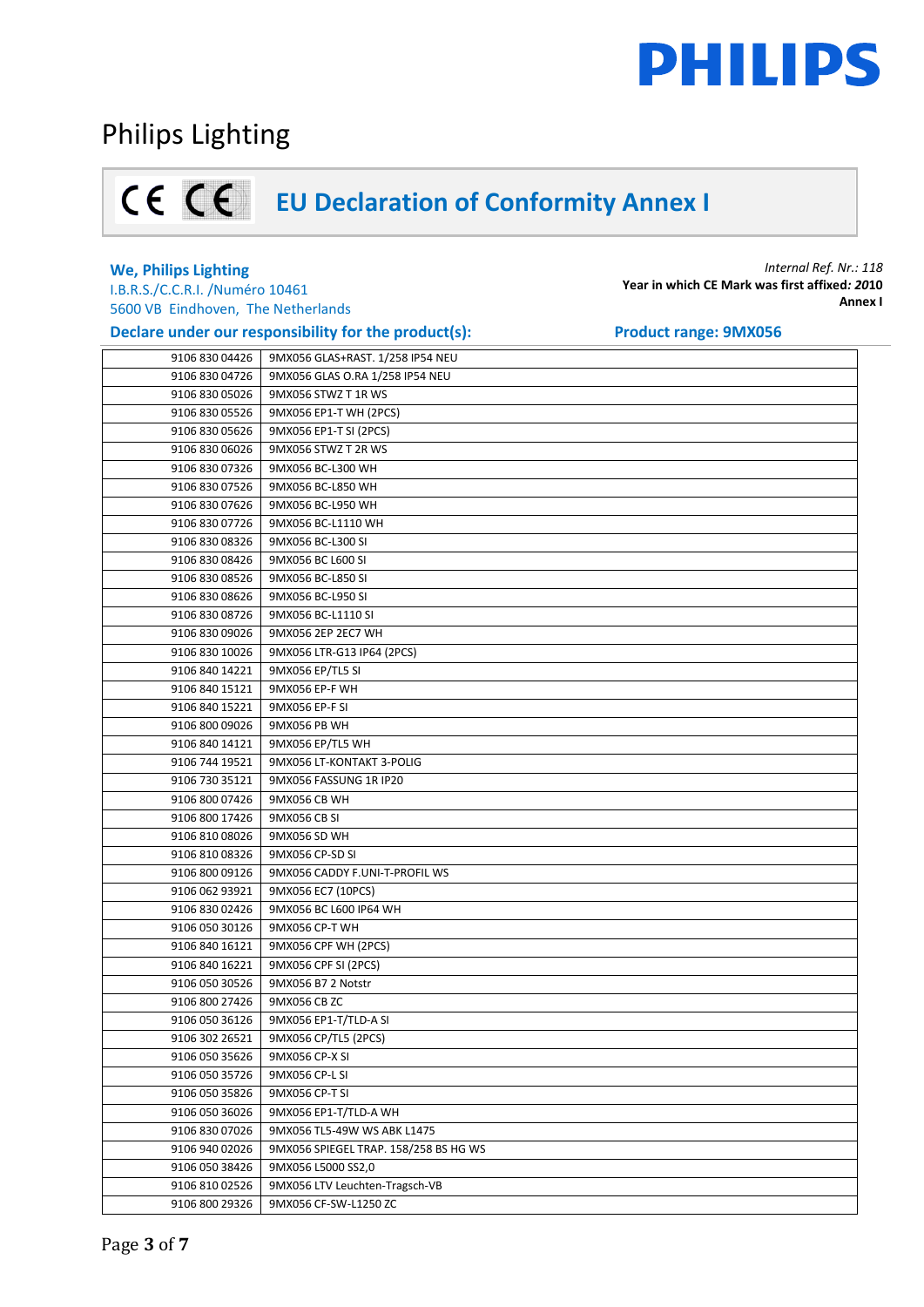## Philips Lighting

# **EU Declaration of Conformity Annex I**

### **We, Philips Lighting**

I.B.R.S./C.C.R.I. /Numéro 10461 5600 VB Eindhoven, The Netherlands

### **Declare under our responsibility for the product(s): Product range: 9MX056**

|                | 9106 050 46026 9MX056 STW E-A       |
|----------------|-------------------------------------|
| 9106 800 19226 | 9MX056 CC-SW-L1250 SI               |
| 9106 800 09226 | 9MX056 CC-SW-L1250 WH               |
| 9106 050 58226 | 9MX056 BC-L200 WH                   |
| 9106 050 65626 | 9MX056 1/2xTLD-58W SKSR             |
| 9106 050 75426 | 9MX056 CP/TL5 (100PCS)              |
| 9106 050 39826 | 9MX056 A o. RP WS                   |
| 9106 940 02226 | 9MX056 SPIEGEL TRAP. 158 TS HG WS   |
| 9106 830 02026 | 9MX056 EP WH SET                    |
| 9106 830 07826 | 9MX056 BC36 WH                      |
| 9106 800 07026 | 9MX056 MB-SW-L1250 WH               |
| 9106 810 08226 | 9MX056 CP-SD WH                     |
| 9106 830 02226 | 9MX056 EP IP64 WH SET               |
| 9106 830 07426 | 9MX056 BC L600 WH                   |
| 9106 810 08126 | 9MX056 SD SI                        |
| 9106 830 08826 | 9MX056 BC36 SI                      |
| 9106 830 01626 | 9MX056 BC49 WH                      |
| 9106 830 01726 | 9MX056 BC49 SI                      |
| 9106 830 01826 | 9MX056 BC54 WH                      |
| 9106 830 01926 | 9MX056 BC54 SI                      |
| 9106 061 95021 | 9MX056 EP-WG                        |
| 9106 800 09426 | 9MX056 P MB-Ballw WH                |
| 9106 800 19426 | 9MX056 P MB-Ballw SI                |
| 9106 428 62222 | 9MX056 CF-SW-L3000 ZC               |
| 9106 051 04126 | 9MX056 P MB-SW WH                   |
| 9106 051 04526 | 9MX056 P LRI1662 Halter SR6-Raster  |
| 9106 051 07326 | 9MX056 CP-SD BB SI                  |
| 9106 051 07426 | 9MX056 CP-SD BB WH                  |
| 9106 810 03326 | 9MX056 CP SI                        |
| 9106 810 03226 | 9MX056 CP WH                        |
| 9106 051 08826 | 9MX056 CBA WH                       |
| 9106 051 08926 | 9MX056 CBA SI                       |
| 9106 051 13126 | 9MX056 LPH-TL-D 1-lamp (2PCS)       |
| 9106 051 13226 | 9MX056 LPH-TL-D 2-lamp (2PCS)       |
| 9106 051 13326 | 9MX056 LPH-TL-D F32 (2PCS)          |
| 9106 830 06526 | 9MX056 EP2-T WH (2PCS)              |
| 9106 830 07926 | 9MX056 BC58 WH                      |
| 9106 051 14726 | 9MX056 IP40 SET TL-D 1-lamp         |
| 9106 051 14826 | 9MX056 IP40 SET TL-D 2-lamp         |
| 8222 782 01324 | 9MX056 P V Steg perforated L1477    |
| 9106 051 24326 | 9MX056 P MB-Luminaires (1Set =2PCS) |
| 8222 782 02061 | 9MX056 BC58 IP64 SI                 |
| 9106 302 34121 | 9MX056 LH-G5 PI 25.4 26.664.2002.50 |
| 9106 302 34221 | 9MX056 Kabelhalter LTR              |
| 9106 302 34321 | 9MX056 Kabelhalter TS               |
| 9106 302 34421 | 9MX056 Kontaktunterteil             |
| 9106 302 34521 | 9MX056 Kontaktoberteil 7-polig      |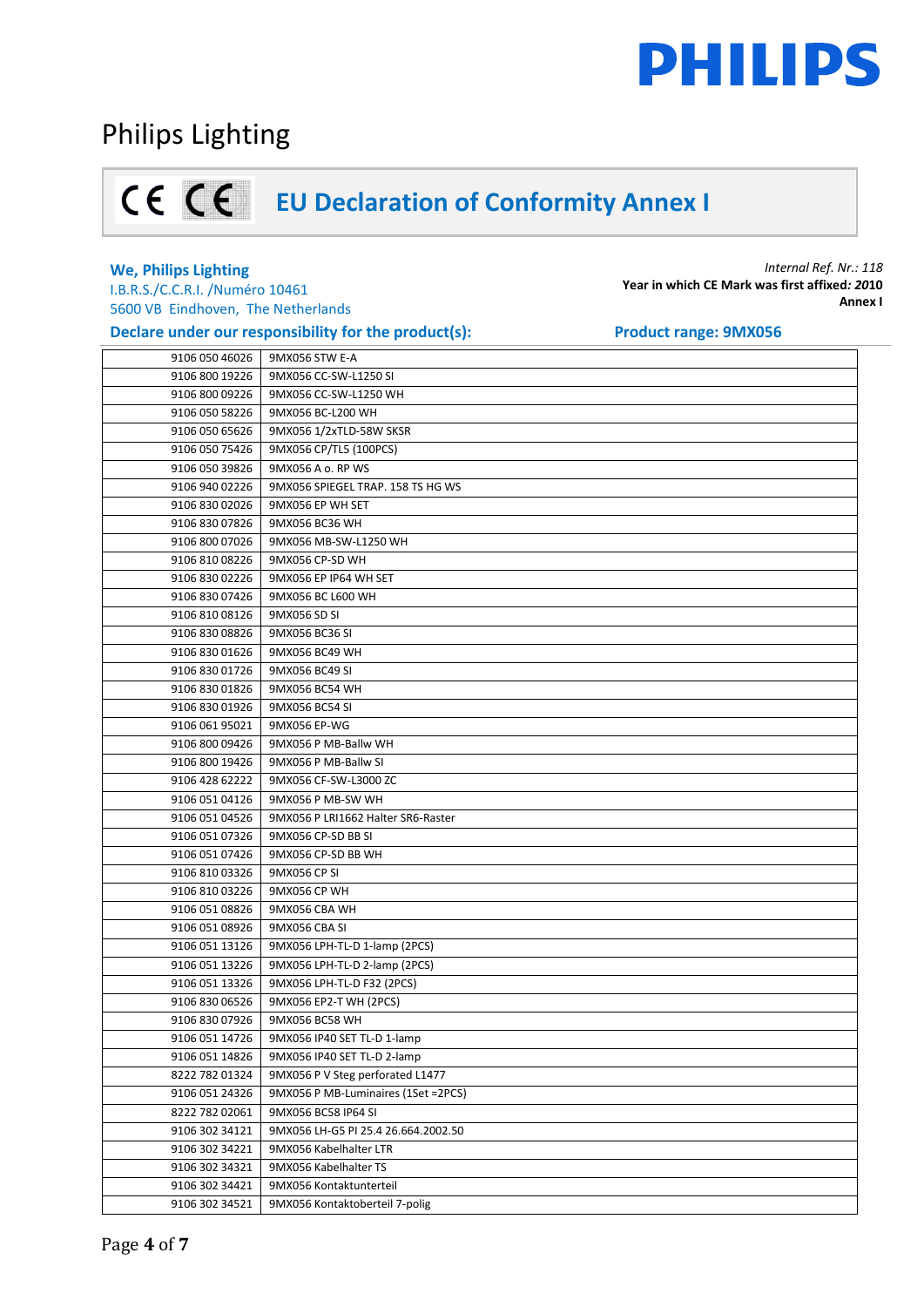## Philips Lighting

# **EU Declaration of Conformity Annex I**

### **We, Philips Lighting**

I.B.R.S./C.C.R.I. /Numéro 10461 5600 VB Eindhoven, The Netherlands

**Declare under our responsibility for the product(s):** Product range: 9MX056

| 9106 302 34621 | 9MX056 Buegel angestr. RLT IP63 WH |
|----------------|------------------------------------|
| 9106 302 34721 | 9MX056 Spannverschluss             |
| 9106 449 00422 | 9MX056 PT36                        |
| 9106 449 00522 | 9MX056 PT58                        |
| 9106 302 33621 | 9MX056 LH Maxos Z 26.916-823.50    |
| 9106 302 33821 | 9MX056 LH Maxos Z 26.916-822.50    |
| 9106 302 34021 | 9MX056 LPH-TL5 1-LAMP PT (2PCS)    |
| 8222 782 02222 | 9MX056 P V Steg 254                |
| 8222 782 02337 | 9MX056 P Caddy Reut Abh SW3000 WH  |
| 8222 782 02221 | 9MX056 P V Steg 249                |
| 9106 051 28026 | 9MX056 P EC7 2NK (10PCS)           |
| 9106 051 28126 | 9MX056 P EA7 2NK (10PCS)           |
| 8222 782 02530 | 9MX056 BC-L1530 WH Metall          |
| 9106 830 09926 | 9MX056 BC-1530 WH BALL METALL      |
| 9106 051 36226 | 9MX056 MDU-P SI                    |
| 9106 051 36326 | 9MX056 MDU-P WH                    |
| 8222 782 02789 | 9MX056 P U Steg 49                 |
| 9106 302 02821 | 9MX056 P Halter V-Steg lang SET    |
| 8222 782 02815 | 9MX056 P V Steg 154                |
| 8222 782 02817 | 9MX056 P Caddy Reut Abh SW3000 SI  |
| 9106 051 36626 | 9MX056 BC-L1452 WH                 |
| 9106 051 36726 | 9MX056 BC-L1452 SI                 |
| 9106 051 36826 | 9MX056 LPH-TL5 2-lamps (2PCS)      |
| 8222 782 03133 | 9MX056 P PT49 L1429                |
| 8222 782 03122 | 9MX056 P 7D2,5 L1485               |
| 9106 800 16926 | 9MX056 SB PAH                      |
| 9106 051 13026 | 9MX056 LPH-TL5 1-LAMP PI (2PCS)    |
| 9106 051 36426 | 9MX056 MB-MDU                      |
| 9106 302 33721 | 9MX056 LH Maxos Z 26.916-821.50    |
| 9106 810 09726 | 9MX056 MB WH (2PCS)                |
| 9106 051 40126 | 9MX056 P MB-SW 1,2-1,8mm WH        |
| 9106 051 40226 | 9MX056 P MB-SW 1,2-1,8mm SI        |
| 9106 991 16426 | 9MX056 EP-R WH (2PCS)              |
| 9106 991 16526 | 9MX056 EP-R SI (2PCS)              |
| 8222 782 03284 | 9MX056 MB-SW-L5000 WH              |
| 8222 782 03347 | 9MX056 P CP-L WH L155 VBL 7D2,5    |
| 8222 782 03380 | 9MX056 P 7D2,5 L1515               |
|                | 9106 830 08226   9MX056 BC L600 BK |
| 9106 291 13526 | 9MX056 CP BK                       |
| 9106 291 14326 | 9MX056 CB BK                       |
| 9106 291 14026 | 9MX056 MB-SW-L3000 BK              |
| 9106 291 14126 | 9MX056 MB-ST-L1250 BK              |
| 9106 291 13426 | 9MX056 EP BK SET                   |
| 9106 291 14226 | 9MX056 PB BK                       |
| 9106 291 13626 | 9MX056 CBA BK                      |
| 9106 291 13726 | 9MX056 MB BK                       |
| 9106 291 13826 | 9MX056 MB-SW BK                    |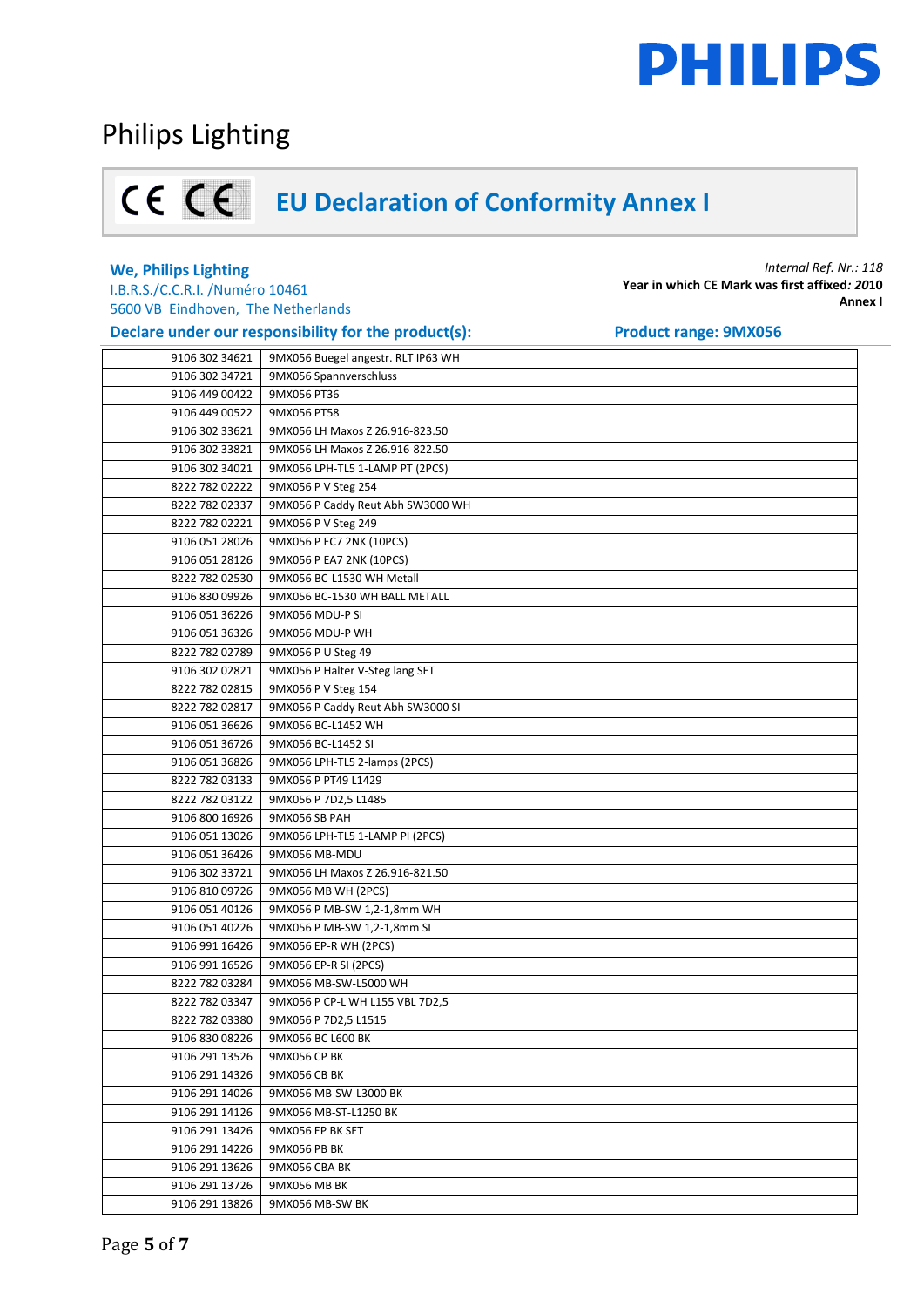## Philips Lighting

## **EU Declaration of Conformity Annex I**

### **We, Philips Lighting**

I.B.R.S./C.C.R.I. /Numéro 10461 5600 VB Eindhoven, The Netherlands

### **Declare under our responsibility for the product(s):** Product range: 9MX056

|                | Petruit under our responsibility for the production |
|----------------|-----------------------------------------------------|
| 9106 291 13926 | 9MX056 MB-SW-L1250 BK                               |
| 8222 782 03706 | 9MX056 P 5x2.5 L1165 ST                             |
| 8222 782 03705 | 9MX056 P 5x2.5 L1165ST/L320BU                       |
| 8222 782 03752 | 9MX056 P 5D2,5 L3000                                |
| 8222 782 03773 | 9MX056 Mirror 258 T-NB NEW                          |
| 8222 782 03764 | 9MX056 P BC-L50 WH                                  |
| 8222 782 03796 | 9MX056 MB-SW-L5000 SI                               |
| 8222 782 03830 | 9MX056 P 5X2.5 L350 BU                              |
| 9106 051 48126 | 9MX056 MB-SW L1250 WH                               |
| 8222 782 03853 | 9MX056 BC-L850 IP64 SI                              |
| 9106 051 43726 | 9MX056 PB WH                                        |
| 9106 051 43826 | 9MX056 MB WH                                        |
| 9106 051 43926 | 9MX056 MB-SW L3000 WH                               |
| 8222 782 03873 | 9MX056 P EP/TL5 SHORT WH                            |
| 9106 051 48826 | 9MX056 MDU SI EXTENSION SET                         |
| 9106 051 48626 | 9MX056 MDU WH EXTENSION SET                         |
| 9106 051 48726 | 9MX056 MDU-PWR SI STARTER SET                       |
| 9106 051 49426 | 9MX056 MB-SW L3000 BK                               |
| 9106 051 49526 | 9MX056 MB-SW SI                                     |
| 9106 051 48526 | 9MX056 MDU-PWR WH STARTER SET                       |
| 9106 051 49626 | 9MX056 MB-SW WH                                     |
| 9106 051 49026 | 9MX056 MB BK                                        |
| 9106 051 49126 | 9MX056 MB-SW L1250 SI                               |
| 9106 051 49226 | 9MX056 MB-SW L1250 BK                               |
| 9106 051 49326 | 9MX056 MB-SW L3000 SI                               |
| 9106 051 50026 | 9MX056 MB-MDU                                       |
| 9106 051 48926 | 9MX056 MB SI                                        |
| 9106 051 49726 | 9MX056 MB-SW BK                                     |
| 9106 051 49826 | 9MX056 PB SI                                        |
| 9106 051 49926 | 9MX056 PB BK                                        |
| 8222 782 03958 | 9MX056 P MB-SW-L6000 WH                             |
| 8222 782 03962 | 9MX056 P M/S C2000                                  |
| 8222 782 03960 | 9MX056 P MB-SW L6000 SI                             |
| 8222 782 04331 | 9MX056 Caddy Reut Abh SW3000 SI                     |
| 9106 830 09426 | 9MX056 BC L1800 SI                                  |
| 9106 830 09526 | 9MX056 BC L1800 WH                                  |
| 8222 782 04330 | 9MX056 Caddy Reut Abh SW3000 WH                     |
| 8222 782 04103 | 9MX056 P CP RAL0007500                              |
| 9106 830 08026 | 9MX056 BC L1200 SI                                  |
| 9106 830 08126 | 9MX056 BC L1200 WH                                  |
| 9106 302 42321 | 9MX056 P HALTER RASTER TL5 ALU-PROF. SET            |
| 9106 830 03226 | 9MX056 EP-900 SI SET                                |
| 8222 782 04371 | 9MX056 P C-2R WIRE C1200                            |
| 8222 782 04102 | 9MX056 P MB-SW-L3000 RAL0007500                     |
| 9106 830 03126 | 9MX056 EP-900 WH SET                                |
| 8222 782 04155 | 9MX056 P BC L2100 SI                                |
| 8222 782 04419 | 9MX056 CF-SW-L5000 ZC                               |